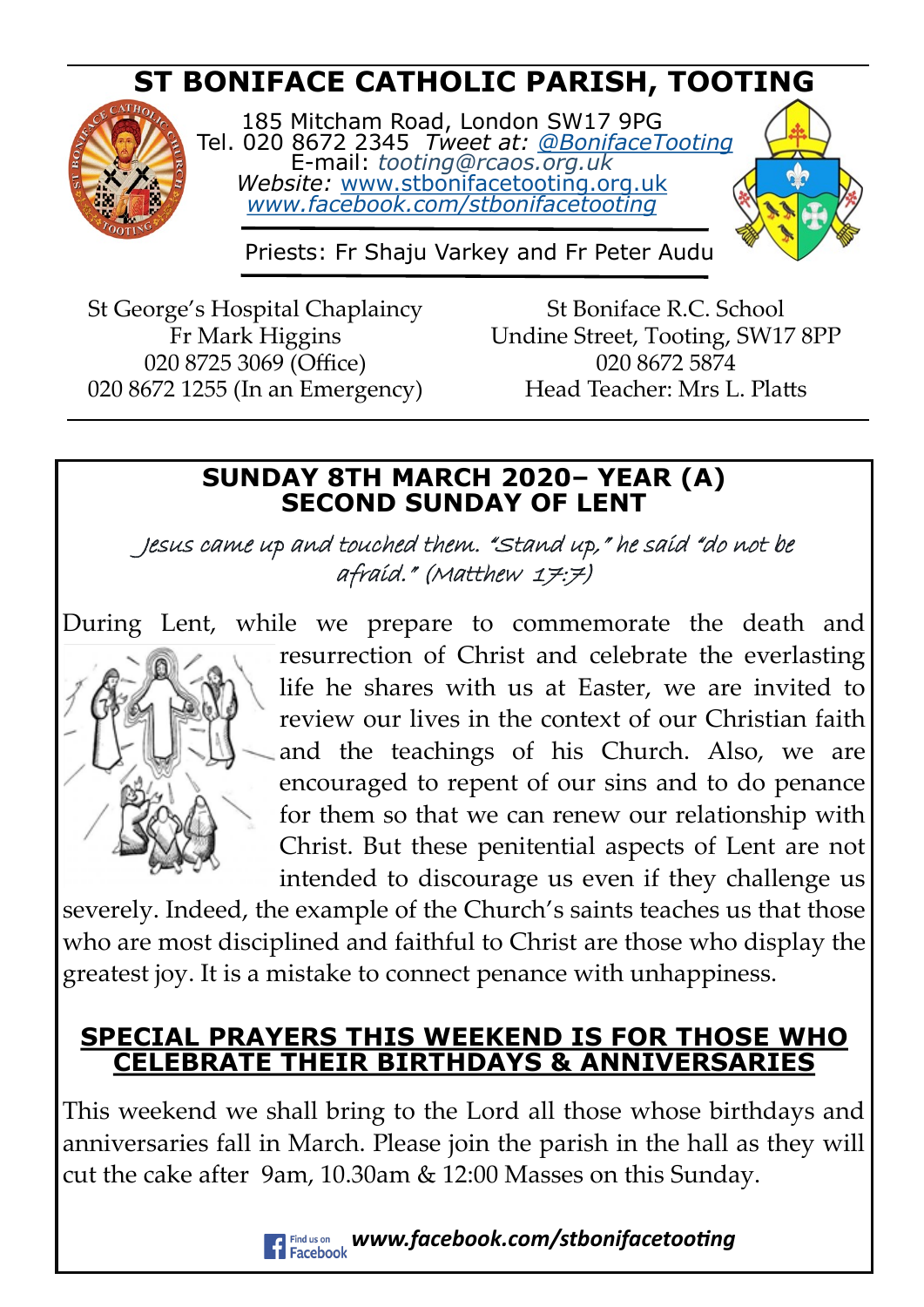#### **ENTRANCE ANTIPHON**

*Of you my heart has spoken, seek his face. It is your face, O Lord, that I seek; hide not your face from me.* 

### **LITURGY OF THE WORD**

# **FIRST READING**

**A reading from the book of Genesis 12:1-4**



The Lord said to Abram, 'Leave your country, your fami-

ly and your father's house, for the land I will show you. I will make you a great nation; I will bless you and make your name so famous that it will be used as a blessing. 'I will bless those who bless you: I will curse those who slight you. All the tribes of the earth shall bless themselves by you.' So Abram went as the Lord told him.

The word of the Lord. **R. Thanks be to God.** 

*RESPONSORIAL PSALM Psalm 32(33):4-5,18-20,22 R. May your love be upon us, O Lord, as we place all our hope in you.* 

The word of the Lord is faithful And all his works to be trusted. The Lord loves justice and right And fills the earth with his love. *R*

The Lord looks on those who revere him, On those who hope in his love, To rescue their souls from death, To keep them alive in famine. *R*

Our soul is waiting for the Lord. The Lord is out help and our shield. May your love be upon us, O Lord, As we place all our hope in you. *R*

### **SECOND READING**

### *A Reading from the Second letter of St Paul to Timothy 1:8-10*

With me, bear the hardships for the sake of the Good News, relying on the power of God who has saved us and called us to be holy – not because of anything we ourselves have done but for his own purpose and by his own grace. This grace had already been granted to us, in Christ Jesus, before the beginning of time, but it has only been revealed by the Appearing of our saviour Christ Jesus. He abolished death, and he has proclaimed life and immortality through the Good News.

The word of the Lord. **R. Thanks be to God.**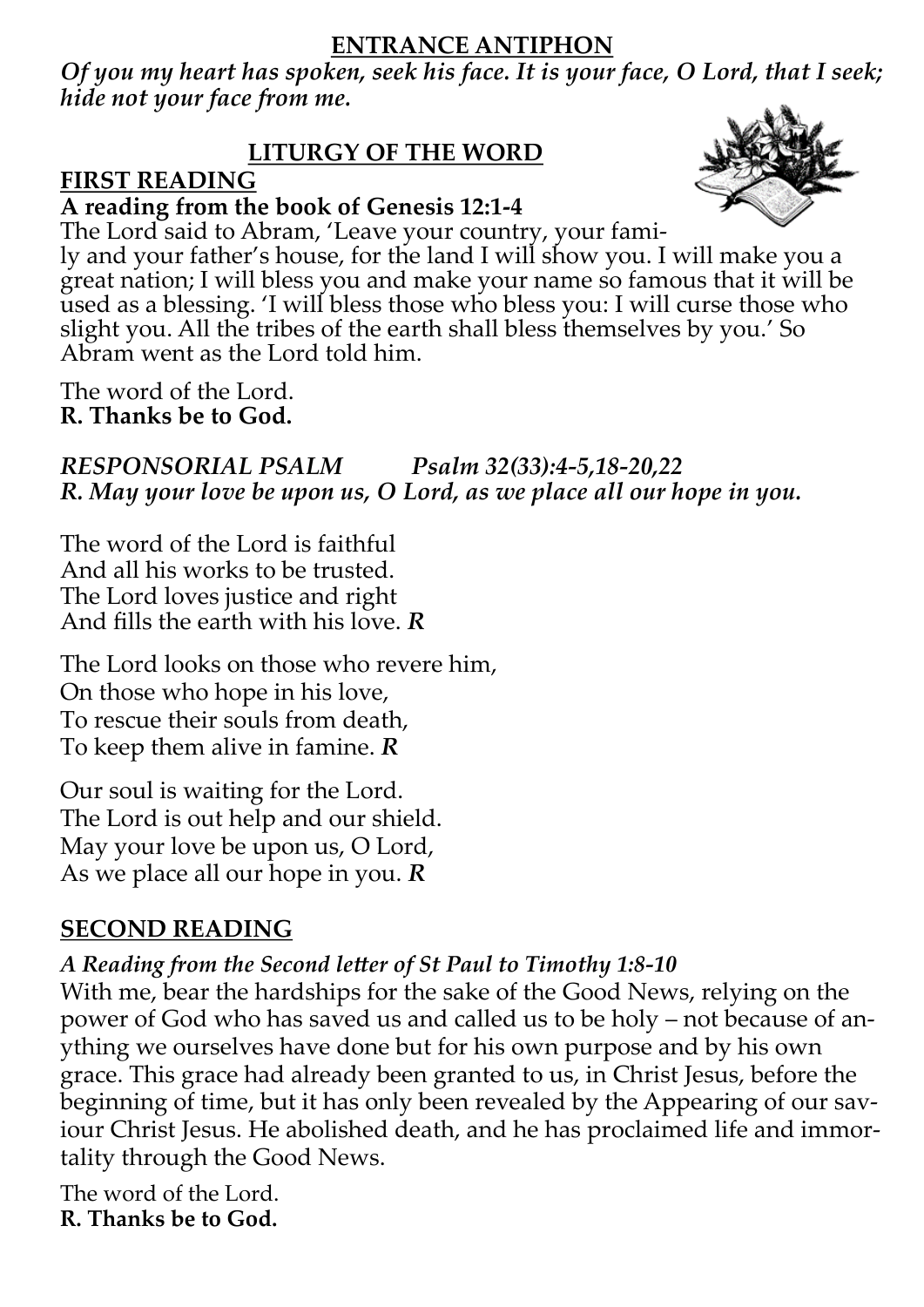#### **GOSPEL ACCLAMATION**

**Glory and praise to you, O Christ!** *From the bright cloud the Father's voice was heard: 'This is my Son, the Beloved. Listen to him.'* **Glory and praise to you, O Christ!**

#### **GOSPEL**

#### *A reading from the Holy Gospel according to Matthew 17:1-9*

Jesus took with him Peter and James and his brother John and led them up a high mountain where they could be alone. There in their presence he was transfigured: his face shone like the sun and his clothes became as white as the light. Suddenly Moses and Elijah appeared to them; they were talking with him. Then Peter spoke to Jesus. 'Lord,' he said 'it is wonderful for us to be here; if you wish, I will make three tents here, one for you, one for Moses and one for Elijah.' He was still speaking when suddenly a bright cloud covered them with shadow, and from the cloud there came a voice which said, 'This is my Son, the Beloved; he enjoys my favour. Listen to him.' When they heard this the disciples fell on their faces overcome with fear. But Jesus came up and touched them. 'Stand up,' he said 'do not be afraid.' And when they raised their eyes they saw no one but only Jesus. As they came down from the mountain Jesus gave them this order, 'Tell no one about the vision until the Son of Man has risen from the dead.'

**The Gospel of the Lord. R. Praise to you, Lord Jesus Christ**

#### **THE NICENE CREED**

**I believe in one God, the Father almighty, maker of heaven and earth, of all things visible and invisible.** 

**I believe in one Lord Jesus Christ, the Only Begotten Son of God, born of the Father before all ages. God from God, Light from Light, true God from true God, begotten, not made, consubstantial with the Father; Through him all things were made. For us men and for our salvation he came down from heaven, and by the Holy Spirit (***all bow***)** *was incarnate of the Virgin Mary, and became man.* **For our sake he was crucified under Pontius Pilate, he suffered death and was buried, and rose again on the third day in accordance with the Scriptures. He ascended into heaven and is seated at the right hand of the Father. He will come again in glory to judge the living and the dead and his kingdom will have no end.** 

**I believe in the Holy Spirit, the Lord, the giver of life, who proceeds from the Father and the Son, who with the Father and the Son is adored and glorified, who has spoken through the prophets.** 

**I believe in one, holy, catholic, and apostolic Church. I confess one baptism for the forgiveness of sins and I look forward to the resurrection of the dead and the life of the world to come. Amen.**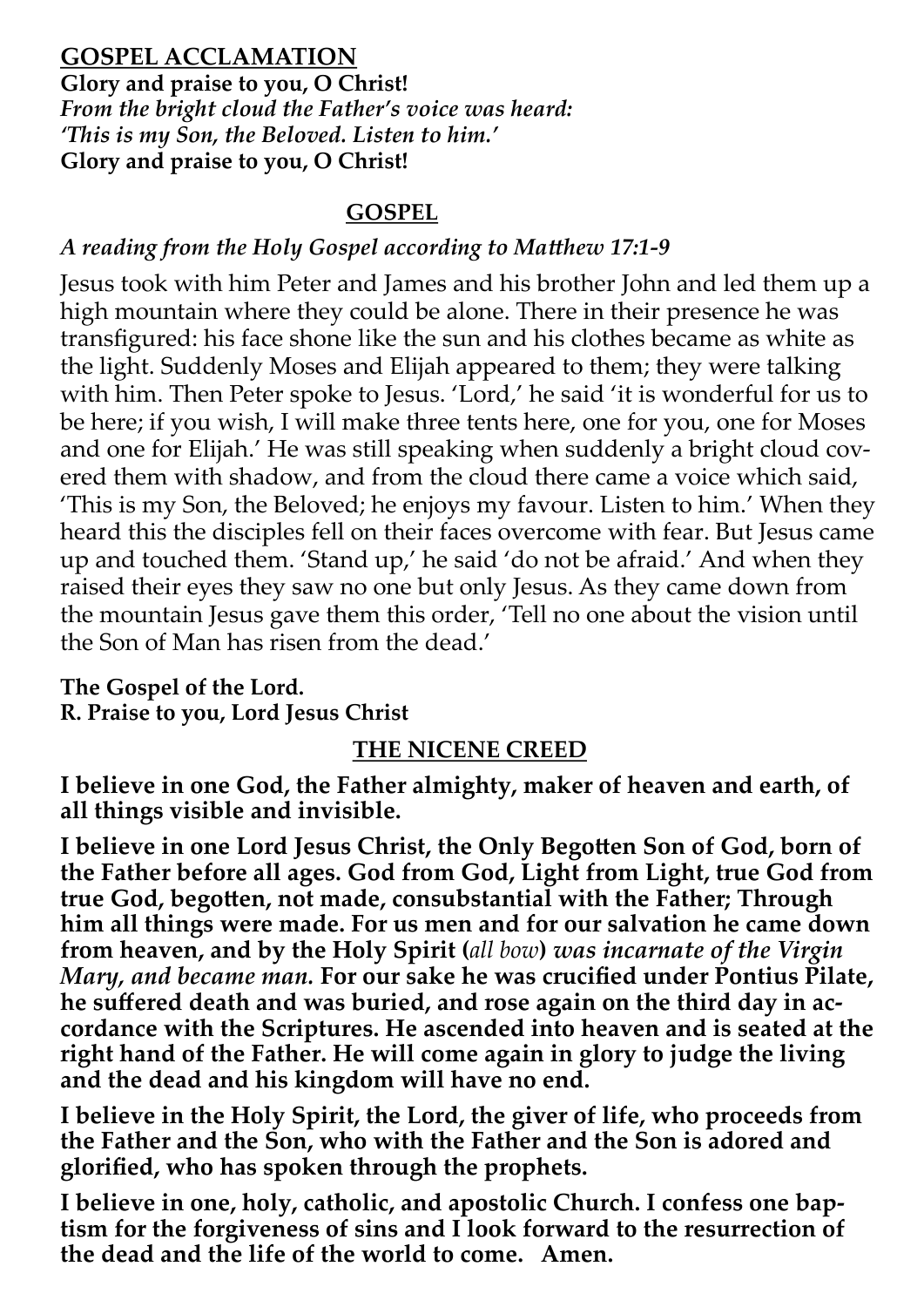### **THE LITURGY OF THE EUCHARIST**

### **Pray brothers and sisters that my sacrifice and yours may be acceptable to God, the Almighty Father.**

*May the Lord accept the sacrifice at your hands for the praise and glory of his name, for our good and the good of all his holy Church.*

# **SANCTUS:**

*Holy, Holy, Holy Lord God of hosts. Heaven and earth are full of your glory. Hosanna in the highest. Blessed is he who comes in the name of the Lord. Hosanna in the highest.* 

## **THE MYSTERY OF FAITH.**

*When we eat this Bread and drink this Cup, we proclaim your Death, O Lord, until you come again.* 

# **COMMUNION RITE**

Deliver us, Lord, we pray… *For the kingdom, the power and the glory are yours now and for ever*

# **Behold the Lamb of God…**

Lord, I am not worthy that you should enter under my roof, but only say the word and *my soul shall be healed.*

**COMMUNION ANTIPHON** *Of you my heart has spoken, seek his face It is your face, O Lord, that I Seek; Hide not your face from me.* 

# **PARISH INFORMATION, FAITH NEWS & MISSION**



The next one will be on SATURDAY 14th March starting at 9.15am with MORNING PRAYER, adoration, devotions, talk, confessions, and a MASS at 11am followed by

anointing of the sick and prayer over people. It is a wonderful opportunity to spend time in prayer and reflection. If you know anyone who is ill in your family or among friends please bring them with you.

**LENTEN PROGRAMMES: FRIDAYS: HOLY HOUR from 5.15pm to 6.15pm and STATIONS OF THE CROSS: at 7pm.**

MONDAY—SATURDAY: **MORNING PRAYER & ADORATION at 8.40am.**

**LENTEN RETREAT & CONFESSIONS: SATURDAY 4th APRIL** starting at 9.15am with MORNING PRAYER, adoration, devotions, talk, confessions, and a MASS at 12:00 followed by anointing of the sick and prayer over people.

**PRAY** for at least one child of the orphanage.

**BIBLE STUDY:** The next one is *on Monday, 16th March at 7pm* in the Function Suite. Focus on the books of Joshua & Judges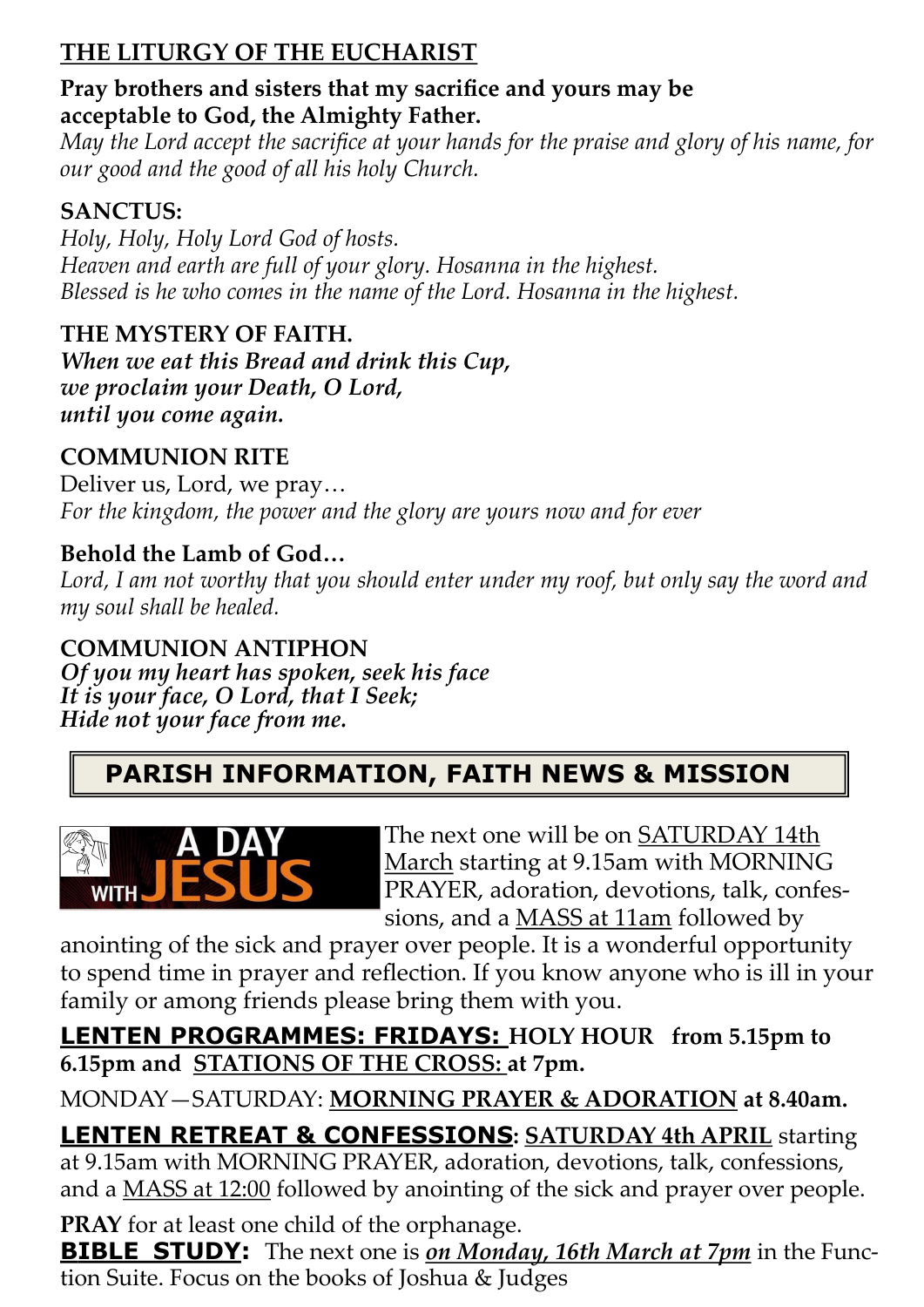**ARCHBISHOP PETER SMITH**: As a parish family, let us keep in our prayers archbishop Peter as he is diagnosed with cancer and in palliative care.

**40 DAYS OF LENT DAILY REFLECTION:** Parish has prepared for you a sheet which helps you to reflect a particular aspect of our Lenten spiritual formation. Please collect a sheet from the Porch.

**LENT FAST DAY**: every year in lent, Church ask of us to fast one day in solidarity with the poor, disadvantaged and the hungry. Whatever we save will contribute to the poor. We will keep this year lent fast day on this **Friday 13 March**. This year we will fast for the orphans whom we are praying for during this lent and also for a poor church in Nigeria . Please collect a sheet which gives the name and details of the orphans and also the Church in Nigeria. **SECOND COLLECTION NEXT WEEKEND IS OF LENT FAST DAY**

**LENT FAST DAY OFFERING ENVELOPES**: If you are tax payer, your offering to the poor can be gift aided. Please collect an envelope from the Porch.

**LENTEN RESOLUTIONS:** please drop your Lenten resolutions in the box provide. The box will be kept at the foot of the altar and all parish family will pray for your resolutions.

**STATIONSOF THE CROSS:** This year, Stations of the Cross will be led by various groups in the parish. Next one is on 13th

March led by charismatic prayer group, 20th March by Rosary & Padre Pio prayer groups, 27th March by Legion of Mary & Knights and 4th April by Parish Council, Good Friday 10am by Children & FHC and 7.30pm by Parish Clergy. If any group cant lead, please inform the clergy.

**ST PATRICK'S DAY**: Parish will celebrate St Patrick's Day with *a feast day Mass on 17th March at 6.30pm* followed by celebrations in the hall. For the celebrations in the hall with live music, you need a ticket. *Tickets are available from the Café @ £5.*

**COMMUNITY MASSES 2020:** *First Sunday of the Month at 12:00: 5th April led by Kerala Community, 3rd May led by* Philippino community, 7th June led by Tamil Community, 5th July led by Irish Community, 2nd August led by Pakistani Community, 6th September by French Speaking community, 4th October by African & Caribbean Community, 8th November by Polish Community and 6th December led by Spanish speaking community.

**HOLY LAND TRIP MARCH & MAY***: All those who are traveling are requested to take their insurance as soon as possible, if you haven't taken yet. Please make full payment by 24th March for the trip in May. If anyone cant, please speak to Fr Shaju.*

**AIRPORT TRANSFERS TO HEATHROW:** We have booked a return coach to and from the airports. Please contact the parish office to book your seats and kindly make a payment of £14 pp. Thank you.

**COFFEE AFTER SUNDAY MORNING MASSES**: Thank you to all the hard work of those who bake cake and bring it, which shows your love for our family. Please do join for coffee after 9am, 10.30am and 12:00 Masses.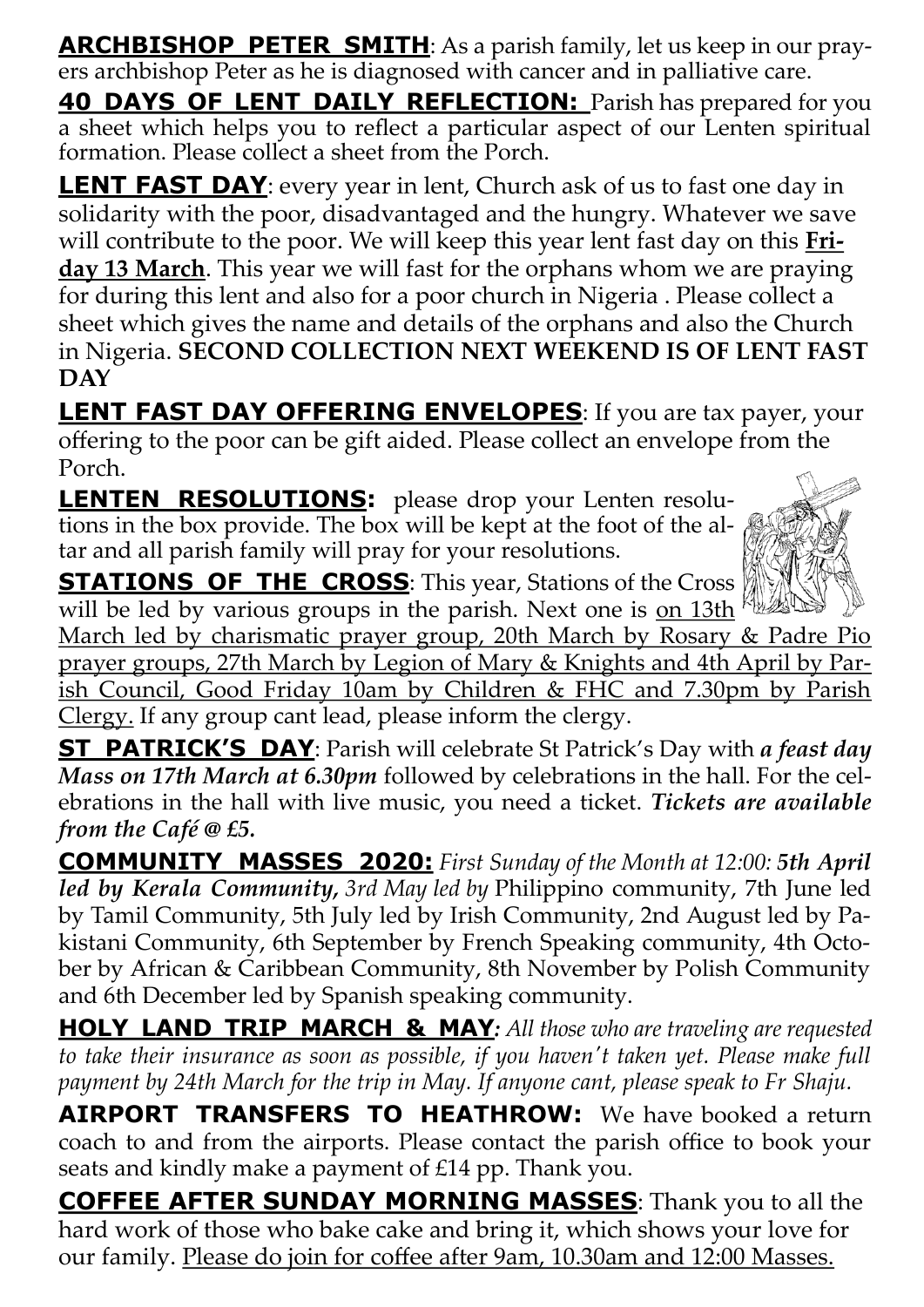**NEW ORGAN:** Parish takes this opportunity to thank each one you for your prayers and generousity for the new organ. We also thank Kathleen O'Regan who generously left a legacy of her estate which we used for the purchase of the new organ.

#### **PRAYER FOR OUR FAMILIES: Special Intention for next weekend is for our families.**

**INFANTS BAPTISM:** Any parents who wish to baptize their children should register in the parish and attend the Mass regularly for at least six months. Those who moved recently to the parish should get evidence of the catholic practice. Fr Shaju will be happy to talk to you during Parish Open house if you have any queries.

**NEXT BAPTISM PROGRAMME:** On Monday 30th March at 7.30pm in the Presbytery.

**NEXT FIRST HOLY COMMUNION & CONFIRMATION PRO-GRAMME:** on Saturday 14th March.

**FIRST HOLY COMMUNION FAMILY MASS:** this Sunday at 10.30am, we welcome all candidates for first holy communion together with their family for a special Mass for them.

**LITURGY FOR CHILDREN:** At the beginning of **10:30am mass on Sunday, all children 5-10 years** are requested to come forward towards the Sanctuary to join for the liturgy classes.

**RCIA AND ADULT CONFIRMATION:** The next Session is on this **Monday 9th March at 7.15pm in the Parish Meeting Room (in the Presbytery).**

**FOOD BANK:** The box for Food Bank contributions is in the Coffee Shop.

**NEED TO SEE A PRIEST:** If you need to see a priest to sign a school supplementary form, discuss about baptism or wedding or a private matter, please come to the Parish Open House every Friday from 4pm– 6pm. No appointment needed

**HOSPITAL VISITS :** A Catholic Priest is available for patients, staff & Visitors to St. George's Hospital, Fr. Mark Higgins, on 0208 725 3069. Messages can be left. In emergencies phone the switchboard on 020 8672 1255 to page the Catholic Priest, who can be reached 24/7.

**RECENTLY DECEASED:** Anna Nazareth and Coralee Hylton (funeral on 19th March at 12:00). We keep them in our prayers and offer our sympathy to their families.

*For all those who are celebrating their birthday this week the Parish wishes you a Happy Birthday and we join you to give thanks to God for the wonderful gift of life to you & you a special gift to us. The Parish also wishes every blessing to all the couples who are celebrating their wedding anniversary this week.*

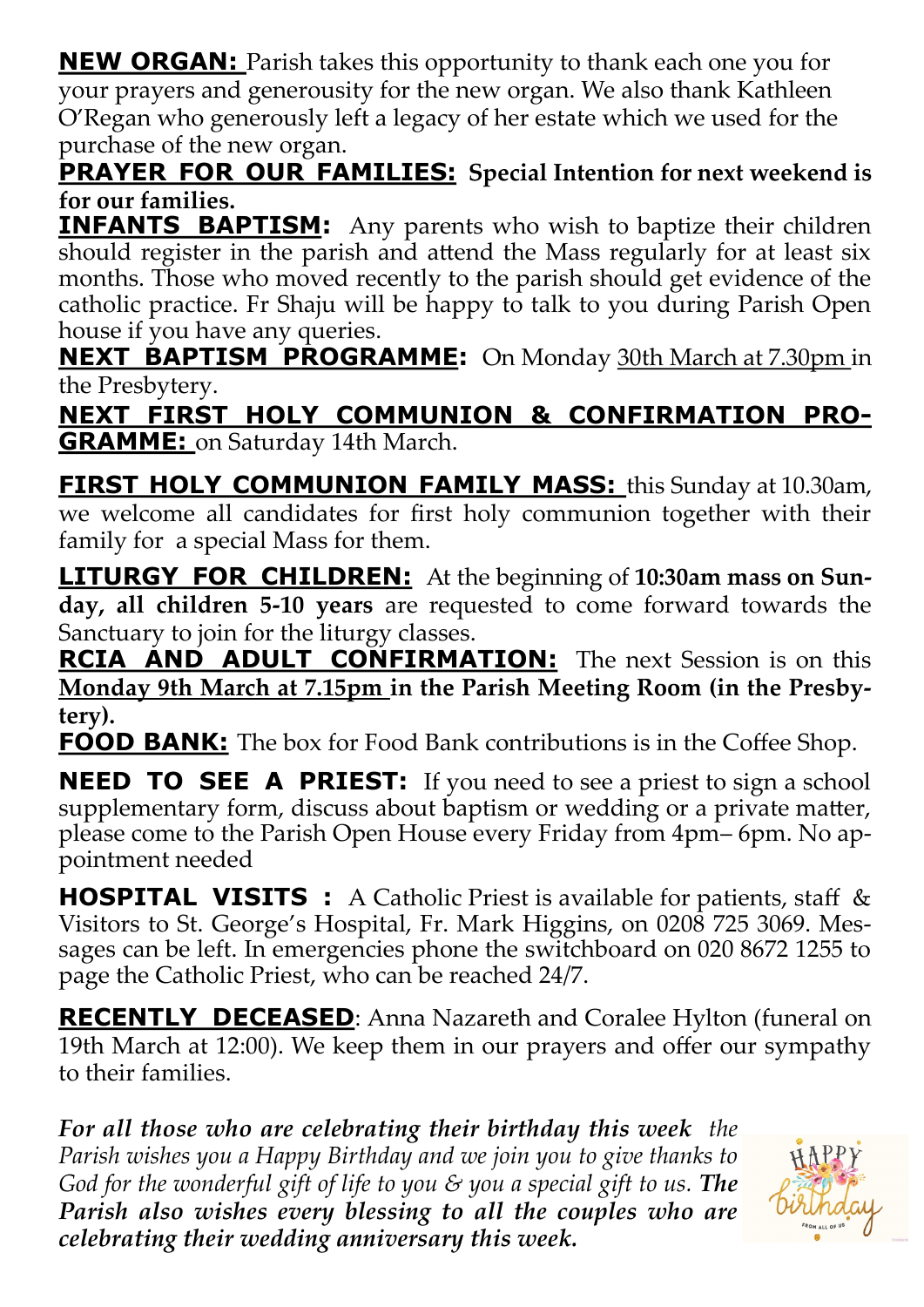#### **BIRTHDAY'S IN MARCH 2020**

Peter Gilroy, Kuriakose Mathew, Esther Robin, Jacob Testine, Joahne Antie, Thecla Eze , Rujith Baskaran , Imelda Gardiner , Arabella Butraventura , Emmanuel Sauterelle , Noella Breijer , Claudia Shakespeare , Rufina Garoy , Arulanandam , Glenn & Karen Dinez , Pandi Ganesane , Toviel Ntege , Rolando Gabor , Deshman Seluarajah , Harry Fernando , Vasantha Fernando , Sapphire Precious Villar , Chezter Marc Altea , Mr Gerard Walgh , Lydia Leyton , Conor Dowse , Ryan Dalost , Jan Foulds , Jeffrey Chong , Madhen Stephen , Denzil Jawed , David Lobo , James Illingworth , Farrah Jacob , Ruby Sadiq , Kai Schnablegger , Mery Stella Lenus Prabakaran , Chukwuemelie Eze , Mrs. Philomenia Ike , Mary & Bajan Hutter , Eleanor Young , Michael Gyomji , Sinead Adkins , Roy Fernandes , Alistair Maurice , Maria Umali , Michaela Malkan , Annakyn Gabor , Mary Jenetta , Ping He , Joesphine Long , Amethyst Precious Villar , Nethan Joy , Gerard Hession , Walto Miranda , Brendan Mulhern , Tom Liyinfo , Mr & Mrs Odeluga , Klara Baruha , Martin Makato , Marta Singh and Ethan Cayrera

#### **PARISH PRAYER LIST**

**Please remember in your prayers all those on our parish prayer list. The Sick:** Tereza Lobo**,** Joseph Conlin, Helena O'Connor, Pat Nolan, Norah Bolger, Anne Scanlon, Fortunata D'Souza, Nigel Searle, Gordon King, Maria Fatima, Fernando, Michael Andrade, Rosario Alfonso, Rosalie Hickey, Anastatsia Ogbonna, Agnelo Fernades, Nilojan Mariyathas, Betty Joyce, Tony Hardy, Esther Daley, Norman Mendonca, Irene Mendonca, Julianna Hayfron, Nino Abel, Albert Folvi, Marciana Tangcay, Geoff Blwyddin , Christina Grogan, Matilda Addison, Elizabeth Bosley, Janet Adams , Frances Brady, Maureen Connelly, Graham Hardy & Eli Lee Roberts.

**Anniversaries**: Annetta Miller, James Jones, Anthony Leyland, Joy Duggan, Pobre Fernandes, Edward Bambury, Eileen Connolly, Louis Chan, Rita Reynolds, Rita Coote, Monica D'Souza, Leopoldo Bizzarro, Marietta Fleury, Thomas Keating, John Soo, Nora Hodnett, Maria Sukhdeo, Iris Browne, Maria DeSouza, Marie Bowden, James Bates, Laurence Rafferty. **May they rest in peace – Amen**.

|                   | 7th / 8th March                                                     | 14th / 15th March                  |  |
|-------------------|---------------------------------------------------------------------|------------------------------------|--|
|                   | LITURGICAL READERS (please collect a copy of the rota)              |                                    |  |
| Sat18.30          | Daren Alfred, Milosz Wojtowicz                                      | Antoine Englebright, Nancy Biney   |  |
| 09.00             | Luiza Lobo, Pat Willis                                              | Barrie Ellis-Daley, Rexon Rebidel- |  |
| 10.30             | Ada Ikpoh, Rose Adroa                                               | mo<br>Lola Lawrence, Christi Anoop |  |
|                   |                                                                     |                                    |  |
| 12.00             | Ian Johnson, Mikhaela Dayaday                                       | Tess Vallo, Ann Mary Kuriakose     |  |
| 18.30             | Angel Babu, Liza Asante                                             | Padraig Cronin, Ivon Kandiah       |  |
|                   | (please collect a copy of the rota)<br><b>EUCHARISTIC MINISTERS</b> |                                    |  |
| Sat18.30          | Juliana De Souza, Ethan Power,                                      | Stephanie Flaherty, Lucinda D'Sou- |  |
|                   | Michael Soupraya                                                    | za, Mathew D'Souza                 |  |
| 09.00             | Mary Donoghue, Farrah Jacob,                                        | Rita Lobo, Anoop Kurian, Sophi     |  |
|                   | <b>Angus Xavier</b>                                                 | Anoop                              |  |
| 10.30             | Ann Lusena, Srikanth Lusena,                                        | Mary Sagoe, Anita Bennett, Lola    |  |
|                   | Therese Onyebalu                                                    | Lawrence                           |  |
| 12.00             | Angelo Aningalan, Rosemary                                          | Virginia Corpuz, Karen Lee-        |  |
|                   | Kanagaratnam, David Lobo                                            | Hudson, Pamela Ferndandes          |  |
| 18.30             | Isabella Mitchell, Thiviya Robenet,                                 | Agnes Babu, Reya Mathai, Carmel-   |  |
|                   | Sharon Wrightman                                                    | ita Henson                         |  |
| Cleaning<br>Rota: | Wk2: Mon 9th March @ 7pm                                            | Wk3: Mon 16th March @ 10am         |  |